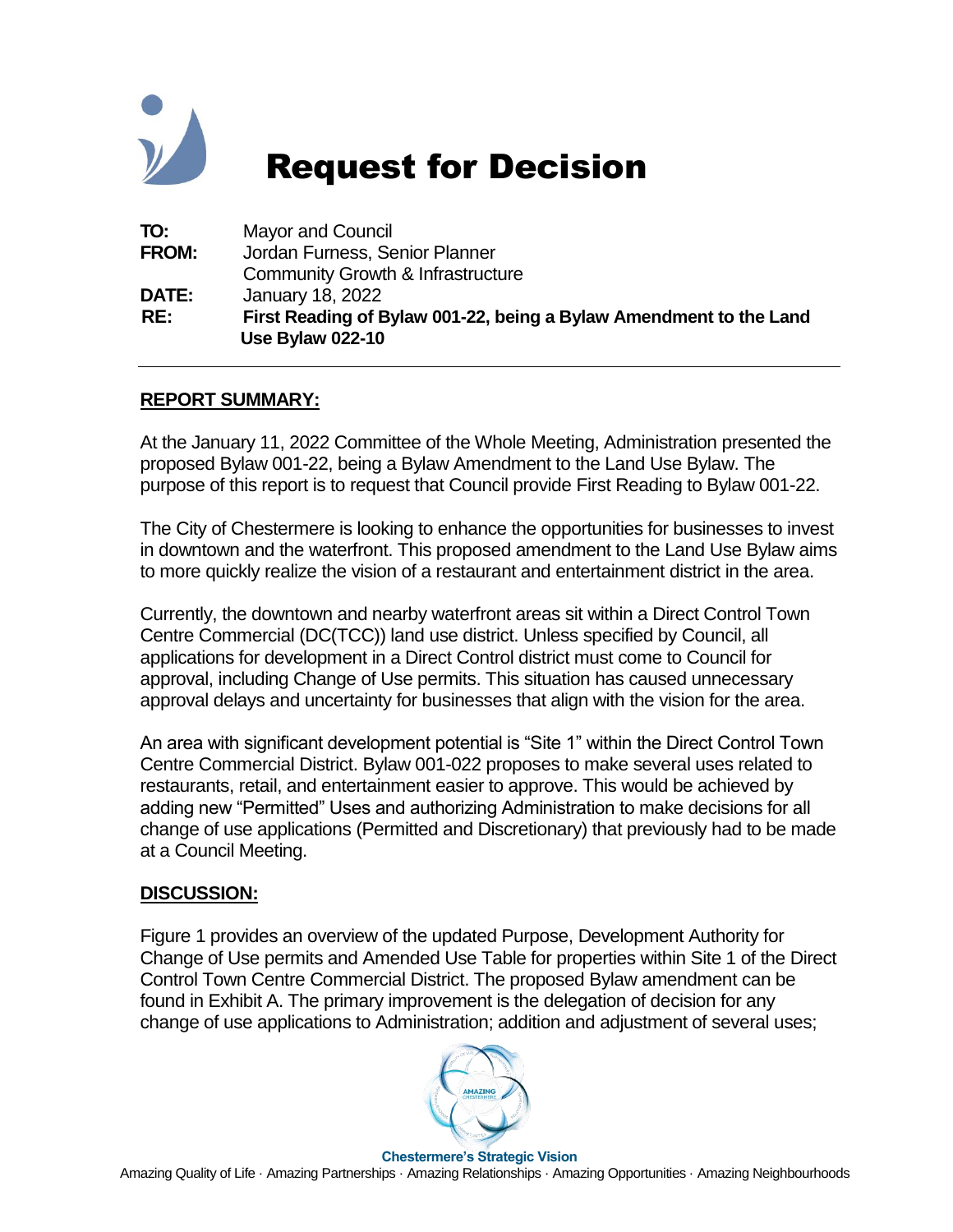and creation of a list of permitted uses to provide greater certainty for business interests considering investing. For comparison, a redlined version of the current Bylaw for the Direct Control Town Centre District is attached as Exhibit B.

Some of the adjustments to note are:

- Preference for certain uses to be located above the ground floor because while they would be welcome in the area, they do not present a vibrant, interesting street front if located at-grade. E.g. Commercial Schools, Medical Clinics, Offices, Health Care Services,
- Addition of the following uses:
	- o Public Market
	- o Arts and Cultural Centre
	- o Entertainment Establishment
	- o Gaming Establishment, Bingo
	- o Gaming Establishment, Casino
	- o Indoor/Outdoor Sporting Activities
	- o Indoor Participation Recreation
	- o Retail Garden Centre
	- o Specialty Food Store
	- o Tourist Information Services and Facilities
- Removal of uses not conducive to a vibrant restaurant and entertainment district; including:
	- o Fill Placement
	- o Parking Lot (standalone surface lot)

# **Figure 1 – Proposed Amendments within Bylaw 001-22**

The following targeted changes are proposed (shown by red text) to the Purpose Statement, Development Authority rules, and Listed Uses within Site 1 of the DC(TCC) Land Use District.

#### **Revised Purpose, Development Authority and Listed Uses for** *Site 1* **of the DC(TCC) Land Use District**

#### *Purpose Statement*

Development on these sites should provide for a variety of entertainment, restaurant, and retail uses to promote a pedestrian-friendly environment with linkages to Chestermere Lake, and to strengthen the Town Centre as a destination point for the City. The area should have a high architectural design standard of building that reflects a unified theme to foster a strong sense of place within the Town Centre.

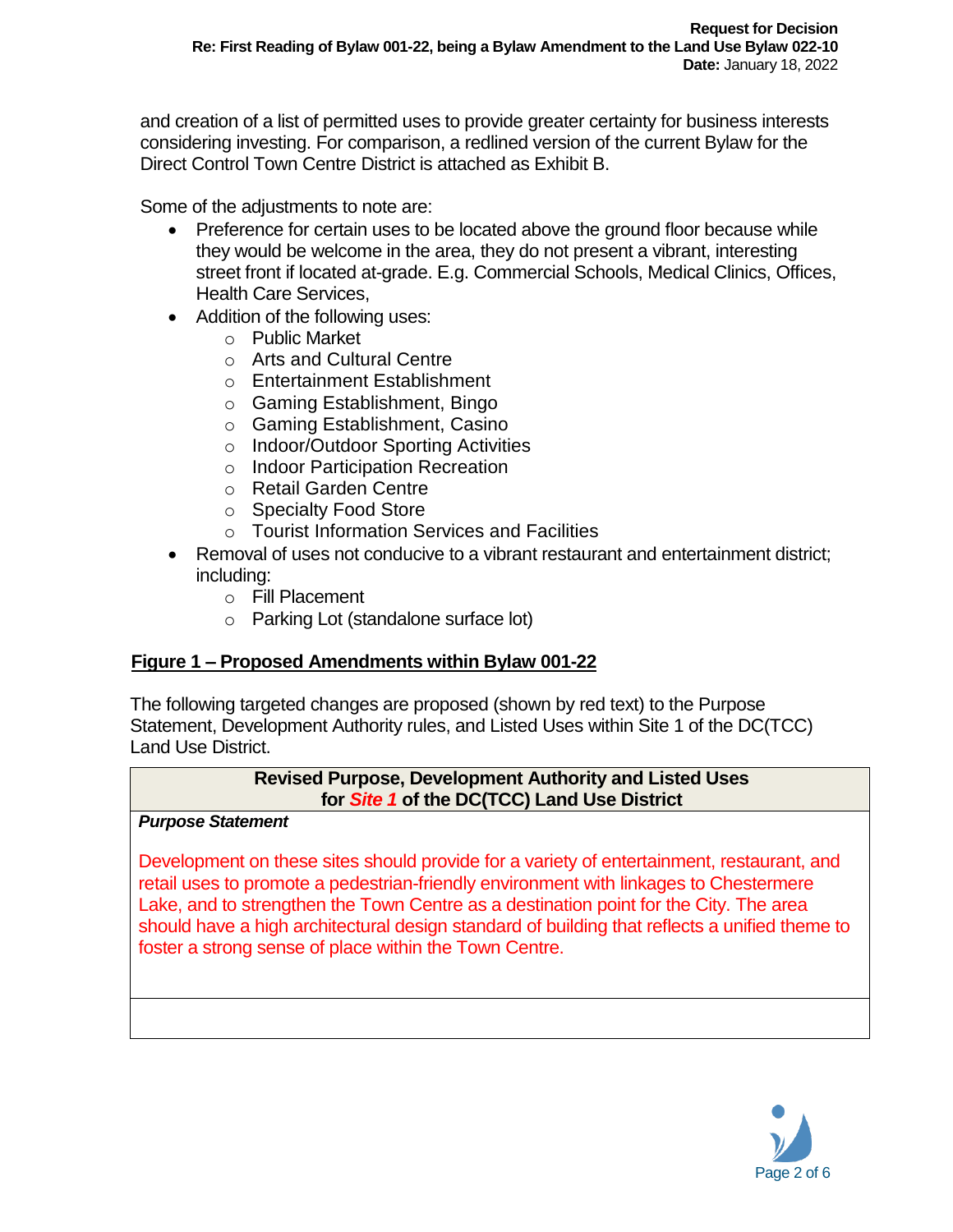#### *Regarding Development Authority (Change of Use)*

10.21 (2) General Requirements

d) The locations of the sites referenced within this District are illustrated in Figure 10.10.1

e) Decisions on the following types of Development Permit applications in the Direct Control Town Centre District DC(TCC) shall be made by the Development Officer, and do not require Council approval

- i) Sign permits
- ii) Development Permits of limited scope proposing changes to landscaping, fencing, garbage enclosures, accessory buildings and structures, **which do not propose any new buildings or Uses;**
- iii) Change of Use permits (Permitted and Discretionary Uses) on **Sites 1, 2, 3, 4, 5,** and **8**, plus Lot 2, Block 15, Plan 01414098; and Lot 5, Block 17, Plan 1210637 within Site 1



#### *Regarding Site 1: Add the following Permitted Uses:*

- Accessory buildings and uses
- Arts and Cultural Centre
- Commercial School or College *(when not located on a main floor)*
- Convenience Stores
- Drinking Establishments
- **Entertainment Establishment**
- Gaming Establishment, Bingo
- Gaming Establishment, Casino
- Health Care Services *(when not located on a main floor)*
- Indoor/Outdoor Sporting Activities
- Indoor Participation Recreation
- Medical Clinic *(when not located on a main floor)*
- Offices *(when not located on a main floor)*
- Outdoor Cafe
- Personal Service Establishment
- Public Market
- Restaurant *(no drive-throughs)*
- Retail Garden Centre
- Retail Store
- Signs, Fascia

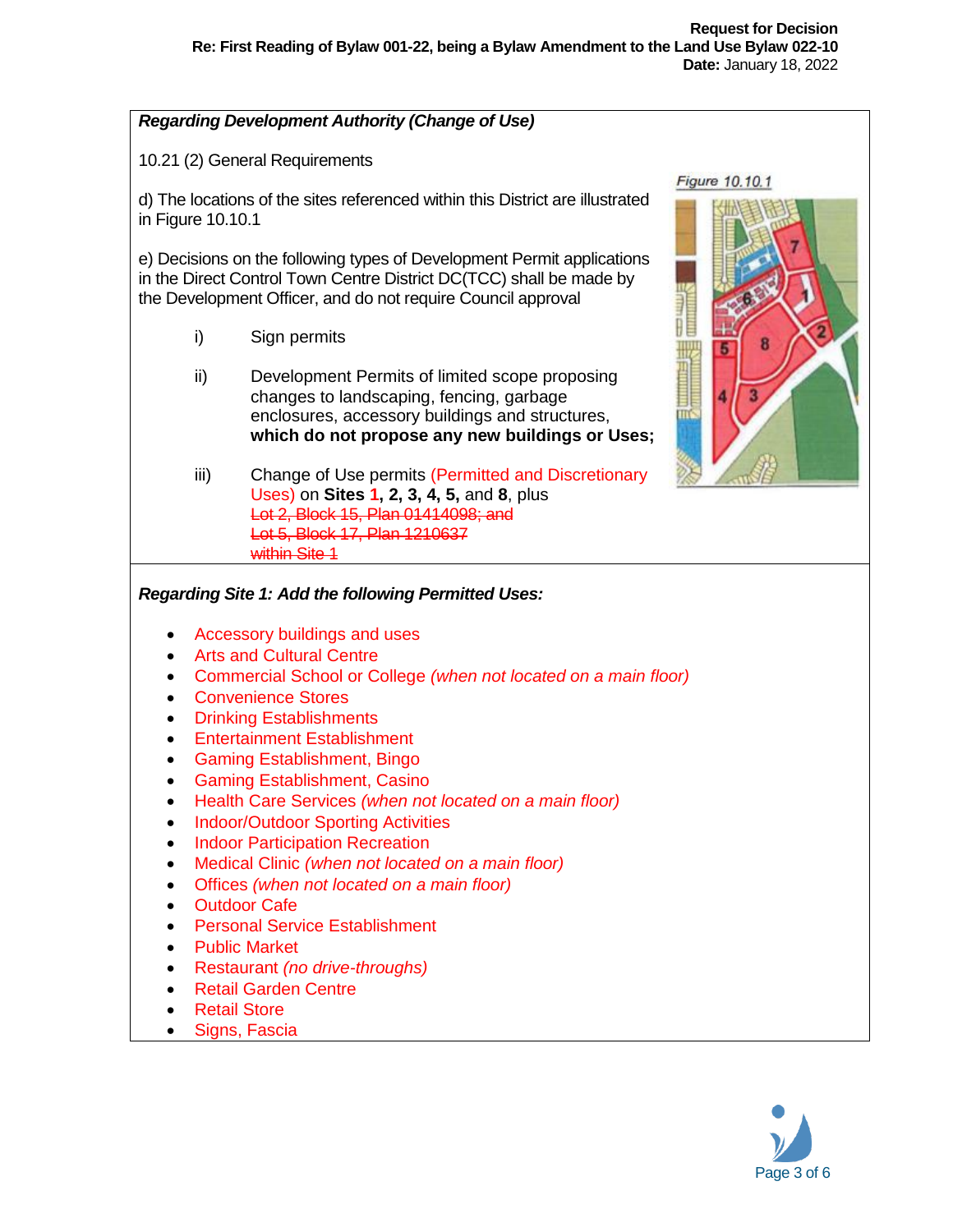Signs, Portable • Specialty Food Store • Take-out Food Services **• Tourist Information Services and Facilities** *Regarding Site 1 Discretionary Uses* Accessory buildings and uses • Animal Health Care Service (Small Animal) • Apartment Building Child Care Facilitiy Commercial School or College *(on a main floor)* • Community Building and Facility • Dwelling Units **•** Fill Placement Financial Institution **•** Government Service Grocery Store Health Care Service *(on a main floor)* • Hotel Household Repair Service • Liquor Store **Marine Sales**  Medical Clinic *(on a main floor)* • Mixed Use Building • Motel Office *(on a main floor)* **A** Parking Lots • Park • Pet Care Service • Place of Worship • Public Use • Public Utility • Residential Care Facility • Signs (excluding Fascia Signs and Portable Signs)

#### **BENEFITS:**

Approving this proposed amendment would make it easier to approve development permits for new businesses that align with the *Municipal Development Plan's* vision for the Town Centre Commercial area.

#### **DISADVANTAGES:**

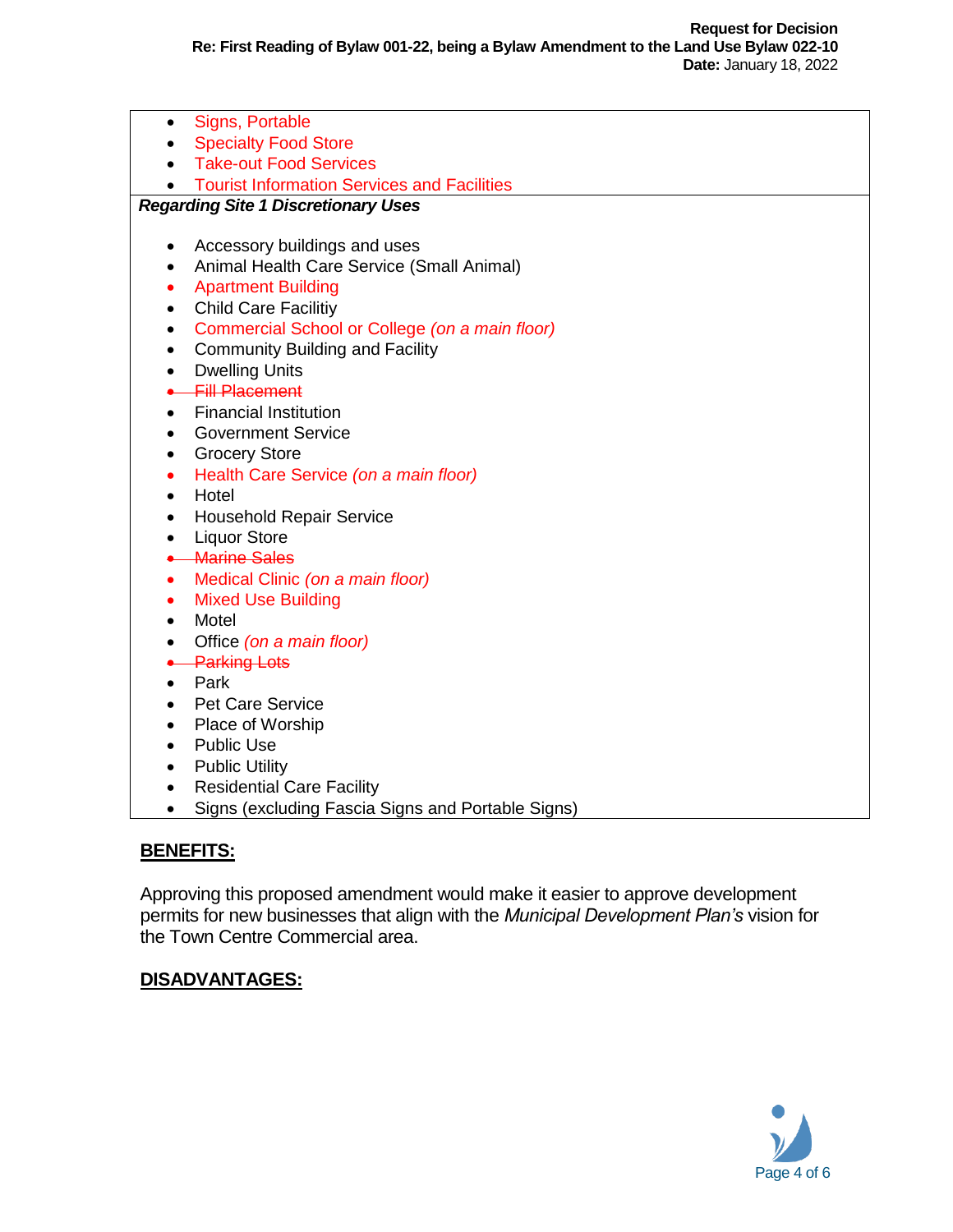There are no notable disadvantages anticipated with this proposed Land Use Bylaw Amendment.

# **ALTERNATIVES:**

The Municipal Development Plan recommends development of an Area Redevelopment Plan for the downtown and waterfront. While the MDP vision remains largely accurate with Council's vision, the Westmere Area Structure Plan, which provided the original buildout guidance, has not been updated since 1998.

Therefore, while this proposed amendment to the Land Use Bylaw addresses specific and immediate concerns, Administration believes that completion of an Area

Redevelopment Plan for the downtown and waterfront will result in additional amendments to the Town Centre Commercial Direct Control District to better align the goals of growing an exciting Restaurant and Entertainment district for Chestermere.

# **FINANCIAL IMPACT:**

There are no substantive financial impacts to The City associated with approving the proposed amendment to the Land Use Bylaw.

# **IMPACT ON OTHER PROJECTS (if applicable):**

The Council discussion regarding this proposed Land Use Bylaw amendment will assist Administration in refining the scope and objectives for the underway Area Redevelopment Plan for Chestermere's downtown and waterfront lands.

# **PUBLIC NOTICE/COMMUNICATIONS:**

Administration has been working with the area landowners to help develop and refine the proposed changes to the Land Use Bylaw. Should Council give First Reading to the proposed Bylaw Amendment, a Public Hearing will be scheduled by Council (tentatively planned for the February 1, 2022 Council Meeting). Administration will advertise the Public Hearing for two weeks to solicit submissions, written or verbal, in response to the proposed changes.

# **RELATED COUNCIL POLICIES/BYLAWS & STRATEGIC VISION:**

The proposed Land Use Bylaw Amendment (001-022):

- Complies with the *Municipal Development Plan*
- Complies with the *Westmere Area Structure Plan*